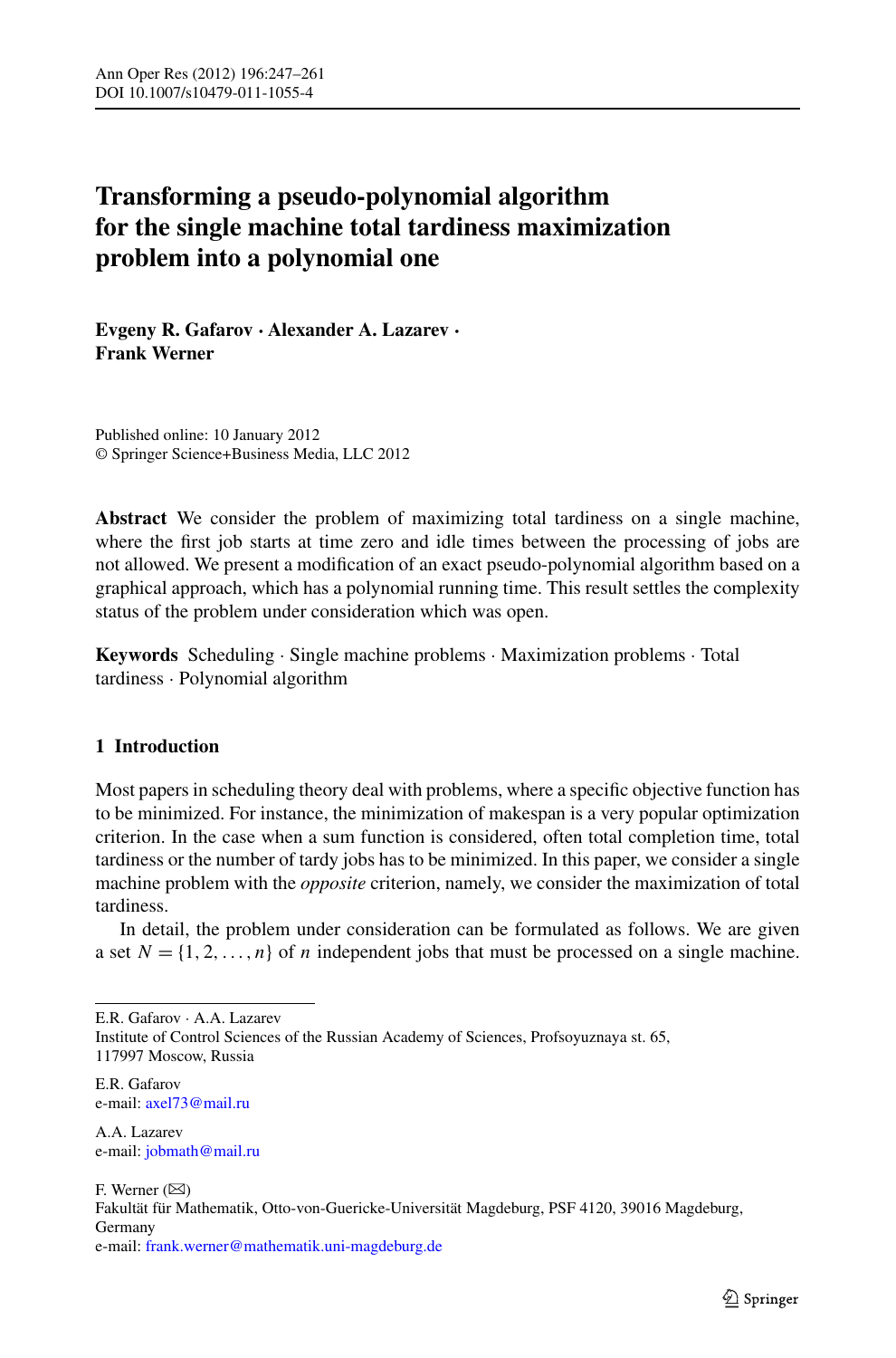Job preemption is not allowed. The machine can handle only one job at a time. All jobs are assumed to be available for processing at time 0. For each job  $j \in N$ , a processing time  $p_j$  > 0 and a due date  $d_j$  are given.

We assume that each feasible schedule starts at time 0 and does not have any idle time between the processing of the jobs (note that the maximization problem considered in this paper would be trivial when allowing inserted idle times, since the maximal objective function value can become arbitrarily large in this case). Thus, a feasible solution is described by a permutation  $\pi = (j_1, j_2, \ldots, j_n)$  of the jobs of the set *N* from which the corresponding schedule can be uniquely determined by starting each job as early as possible. Let  $C_{j_k}(\pi) = \sum_{l=1}^k p_{j_l}$  be the completion time of job  $j_k$  in the schedule resulting from the sequence  $\pi$ . If  $C_i(\pi) > d_i$ , then job *j* is tardy. If  $C_i(\pi) \leq d_i$ , then job *j* is on-time. Moreover, let  $T_j(\pi) = \max\{0, C_j(\pi) - d_j\}$  be the tardiness of job *j* in the schedule resulting from sequence  $\pi$ . The objective is to find an optimal job sequence  $\pi^*$  that maximizes total tardiness, i.e.,  $F(\pi) = \sum_{j=1}^{n} T_j(\pi)$ . We denote this problem by  $1(no-idle)||\max \sum T_j$ . In addition, let  $E_j(\pi) = \max\{0, d_j - C_j(\pi)\}, U_j(\pi) = 1$  if  $T_j(\pi) > 0$  and  $U_j(\pi) = 0$  otherwise.

In the following, the notation  $\{\pi\}$  denotes the set of jobs contained in the sequence  $\pi$ . The notation  $i \in \pi$  means  $i \in {\pi}$ . For the sequence  $\pi = (\pi_1, i, \pi_2)$ , the notation  $\pi \setminus \{i\}$ means  $(\pi_1, \pi_2)$ .

On the one hand, the investigation of a particular problem with the *maximum* criterion is an important theoretical task. Algorithms for such a problem with the maximum criterion can be used to cut bad sub-problems in the branching tree of branch-and-bound algorithms. So the maximal number of tardy jobs determined by the algorithm for the problem  $1(no\text{-}idle)||\max \sum U_j$  from Gafarov et al. [\(2010a\)](#page-14-0) can be used to reduce the search for an optimal solution of the problem  $1(no$ -*idle*)||max $\sum T_j$ . Moreover, we can use the value max  $\sum T_j$  for the computation of an upper bound on the optimum in the problem  $1||\min(\alpha \sum E_j + \beta \sum T_j)$ , i.e., if  $\alpha > \beta$ , then we can 'fix' the maximal value  $\beta \sum T_j$  and search for an optimal schedule for the criterion min  $\sum E_j$ . In Aloulou and Artigues [\(2010](#page-13-0)), maximization problems were used for solving bi-criteria problems by a branch and bound method. In addition, it is interesting whether polynomially solvable cases of the minimization problem are also easy when maximizing the corresponding objective function, or vice versa.

On the other hand, such problems have also practical interpretations and applications. For example, an installation team has to mount wind turbines in various regions of a large country. The required time for mounting the turbines in a particular region (which is a job) depends on the number of turbines (i.e., each job  $j$  has a particular processing time  $p_j$ ) and is not dependent on weather or climatic conditions. However, weather influences some costs (e.g., covering of snow may increase fuel consumption, the salary of the workers and/or the cost of accommodation for the workers which might be higher in winter). Such additional costs begin to decrease after the beginning of a particular season. For each region of the country (i.e., for each corresponding job *j* ), it is known in which week this season can be expected to start (interpreted as a due date  $d_j$ ). All jobs must be executed in the time interval  $[0, \sum p_j]$ , where  $\sum p_j$  is the total processing time of the jobs. The objective is the minimization of these additional costs. In fact, this optimization criterion can be formulated as max  $\sum$  max{0,  $S_j - d'_j$ }, where  $S_j = C_j - p_j$  and  $d'_j = d_j - p_j$ , i.e., the problem 1(*noidle*)|| max  $\sum T_j$  is obtained. Another situation arises when the company is considered as a customer, and one wants to know the worst variant of a schedule, which is computed in a 'black box' (e.g. in a plant).

It is easy to show that each of the problems  $1(no$ -*idle*)||max $\sum T_j$  and  $1(no$ -idle)||max $\sum E_j$  can be polynomially reduced to the other one. Assume that we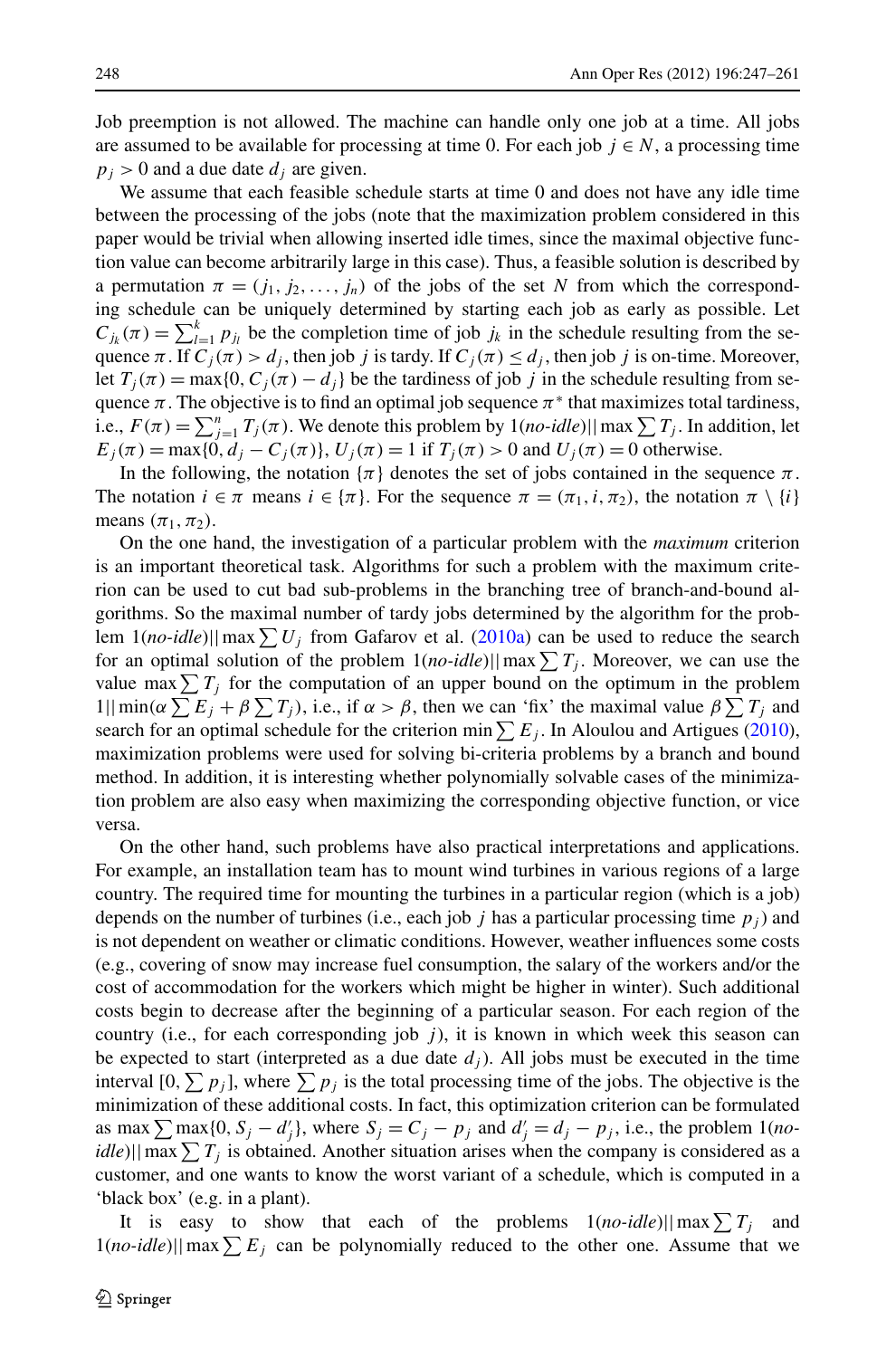have an instance of the problem  $1(no$ *-idle*)||max $\sum E_j$  and an optimal job sequence  $\pi = (1, 2, \dots, n)$ . We construct an instance of the problem  $1(no$ -*idle*)||max $\sum T_j$  as follows. The set of jobs and the processing times are the same. In addition, we set  $d'_j = \sum_{r=1}^{n} d_{r+1}$  is ortimal for the above

 $\sum_{i=1}^{n} p_i - d_j + p_j$ . Then the sequence  $\pi' = (n, n - 1, \ldots, 1)$  is optimal for the above instance of the problem  $1(no-idle) || max \sum T_j$ . We have  $C_j(\pi') - p_j = \sum p_i - C_j(\pi)$ . Therefore,  $C_j$ (π<sup>'</sup>) −  $d'_j$  = ( $\sum p_i$  −  $C_j$ (π) +  $p_j$ ) − ( $\sum p_i$  −  $d_j$  +  $p_j$ ) =  $d_j$  −  $C_j$ (π).

We note that for the problem  $1(no$ - $idle$ )||max $\sum E_j$ , we can drop the assumption that 'idle times are not allowed'. In addition, we can give the following interpretation for this problem. A worker has to complete a set of jobs. If he completes a job *j* before the *due date d<sub>j</sub>*, then he obtains a bonus which is proportional to  $d_j - C_j$ . The objective is to maximize the total bonus. Both the problems  $1(no$ -*idle*)||max $\sum E_j$  and  $1(no$ -*idle*)||max $\sum T_j$  were mentioned in Lawler and Moore [\(1969](#page-14-1)), where a pseudo-polynomial algorithm with time complexity  $O(nd_{\text{max}})$  was presented for the more general problem  $1(no$ - $idle) || max \sum w_j T_j$ (Here  $w_i$  is the weight of job  $j \in N$  and  $d_{\text{max}}$  is the maximal due date). However, the complexity status of this problem was open for a long time, and only in Gafarov et al. [\(2010b\)](#page-14-2) a proof of NP-hardness of the problem  $1(no$ - $idle)$ || max $\sum w_jT_j$  was presented. For the problem  $1$ || min $\sum w_jT_j$ , a branch and bound algorithm was given in Babu et al. ([2004\)](#page-13-1) and a simulated annealing algorithm was presented in Matsuo et al. [\(1989](#page-14-3)).

The problem  $1||\min_{i} \sum T_i$  is NP-hard in the ordinary sense (Du and Leung [1990;](#page-14-4) Lazarev and Gafarov [2006a\)](#page-14-5). A pseudo-polynomial dynamic programming algorithm of time complexity  $O(n^4 \sum p_j)$  was proposed by Lawler [\(1977](#page-14-6)). The algorithms by Szwarc et al. ([1999\)](#page-14-7) can solve special instances (Potts and Van Wassenhove [1982\)](#page-14-8) of this problem for  $n \leq 500$  jobs. A summary of polynomially and pseudo-polynomially solvable special cases can be found, e.g., in Lazarev and Werner [\(2009b\)](#page-14-9). A pseudo-polynomial time algorithm for the problem  $1(no$ *-idle*)||max $\sum T_j$  was presented in Gafarov et al. [\(2010a](#page-14-0)). In Gafarov et al. ([2010a,](#page-14-0) [2010c](#page-14-10)), Aloulou et al. ([2004](#page-13-2), [2007](#page-13-3)), the complexity of single machine scheduling problems with classical and maximum optimization criteria was investigated. In Posner ([1990\)](#page-14-11), the reducibility among single machine weighted completion time scheduling problems including both minimization and maximization problems was studied. The constraints considered include release dates, deadlines, and continuous machine processing.

For a practical realization of some pseudo-polynomial algorithms, one can use the idea from Lazarev and Werner ([2009a\)](#page-14-12). This modification of pseudo-polynomial algorithms for combinatorial problems with Boolean variables (e.g. problems, where a job can be on-time or tardy, or an item is put into the knapsack or not) is called a *graphical approach*.

In this paper, we present such a graphical modification of a pseudo-polynomial algorithm for the problem  $1(no$ -idle)|| max  $\sum T_j$ , and we prove that the suggested graphical algorithm has a polynomial time complexity. This is in contrast to the pseudo-polynomial complexity of the best known exact algorithm for the problem of minimizing total tardiness on a single machine.

<span id="page-2-0"></span>The rest of this paper is organized as follows. In Sect. [2,](#page-2-0) an exact pseudo-polynomial algorithm for the problem  $1(no-idle)||max \sum T_j$  is presented. A modification of this pseudopolynomial algorithm for the problem  $1(no\text{-}idle)||\max\sum T_j$  and the proof of its polynomial running time are given in Sect. [3.](#page-3-0) In Sect. [4,](#page-9-0) a numerical example for illustrating this algorithm is presented.

# $2$  A pseudo-polynomial time algorithm for problem  $1(no\text{-}idle) || \max\sum T_j$

In this section, we present a property of an optimal sequence and an exact algorithm for the problem under consideration which are the base for the modification in Sect. [3.](#page-3-0)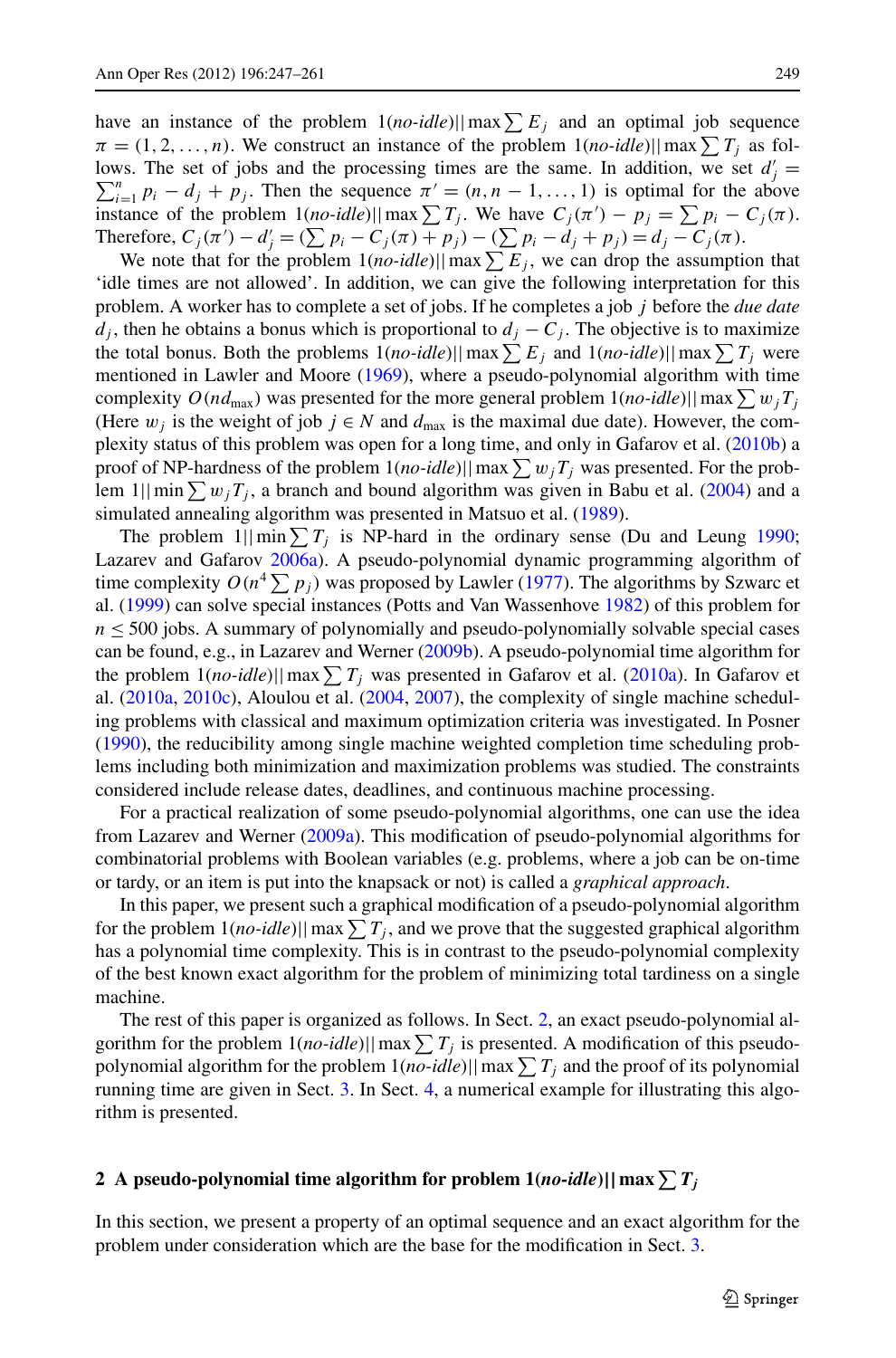<span id="page-3-1"></span>**Lemma 1** (Gafarov et al. [2010a](#page-14-0)) *There exists an optimal job sequence π for the problem* 1(no-idle)|| max  $\sum T_j$  that can be represented as a concatenation  $(G, H)$ , where all jobs *j* ∈ *H are tardy and all jobs i* ∈ *G are on-time*. *All jobs from the set G are processed in SPT* (*shortest processing time*) *order and all jobs from the set H are processed in LPT* (*longest processing time*) *order*.

<span id="page-3-2"></span>Assume that the jobs are numbered as follows:  $p_1 \geq p_2 \geq \cdots \geq p_n$ . As a corollary from Lemma [1](#page-3-1), for each  $l \in \{1, 2, ..., n\}$  there exists an optimal schedule in which all jobs  $j \in$  $\{1, 2, \ldots, l\}$  are processed from time *t* one by one, and there is no job  $i \in \{l+1, l+2, \ldots, n\}$ which is processed between these jobs. Thus, we can present a dynamic programming algo-rithm based on Lemma [1.](#page-3-1) At each stage  $l, 1 \leq l \leq n$ , we construct a best partial sequence  $\pi_l(t)$  for the set of jobs  $\{1, 2, \ldots, l\}$  and for each possible starting time *t* of the first job (which represents a possible state in the dynamic programming algorithm).  $F_l(t)$  denotes the total tardiness value of the job sequence  $\pi_l(t)$ .  $\Phi^1(t)$  and  $\Phi^2(t)$  are temporary functions, which are used to compute  $F_l(t)$ .

#### **Algorithm 1**

- 1. Number the jobs according to non-increasing processing times:  $p_1 \geq p_2 \geq \cdots \geq p_n$ .
- If  $p_i = p_{i+1}$ , then  $d_i \geq d_{i+1}$ ;
- 2. FOR  $t := 0$  TO  $\sum_{j=2}^{n} p_j$  DO  $\pi_1(t) := (1), F_1(t) := \max\{0, p_1 + t - d_1\};$
- 3. FOR *l* := 2 TO *n* DO
- FOR  $t := 0$  TO  $\sum_{j=l+1}^{n} p_j$  DO  $\pi^{1} := (l, \pi_{l-1}(t + p_l)), \pi^{2} := (\pi_{l-1}(t), l);$  $\Phi^1(t) := \max\{0, p_l + t - d_l\} + F_{l-1}(t + p_l);$  $\Phi^2(t) := F_{l-1}(t) + \max\{0, \sum_{j=1}^l p_j + t - d_l\};$ IF  $\Phi^1(t) > \Phi^2(t)$  THEN  $F_l(t) := \Phi^1(t)$  and  $\pi_l(t) := \pi^1$ , ELSE  $F_l(t) := \Phi^2(t)$  and  $\pi_l(t) := \pi^2$ ;
- 4.  $\pi_n(0)$  is an optimal schedule with the objective function value  $F_n(0)$ .

**Theorem [1](#page-3-2)** *Algorithm* 1 *constructs an optimal job sequence in*  $O(n \sum p_i)$  *time.* 

*Proof* We prove the theorem indirectly. Assume that there exists an optimal schedule of the form  $\pi^* = (G, H)$ , where all jobs  $j \in H$  are tardy and all jobs  $i \in G$  are on-time. All jobs from the set *G* are processed in SPT (shortest processing time) order and all jobs from the set *H* are processed in LPT (longest processing time) order. Assume that  $F(\pi^*) > F(\pi_n(0)) =$  $F_n(0)$ .

<span id="page-3-0"></span>Let  $\pi' := \pi^*$ . For each  $l = 1, 2, ..., n$ , we successively consider the part  $\bar{\pi}_l \in \pi'$  of the schedule with  $\{\bar{\pi}_l\}={1, 2, ..., l}$ . Let  $\pi' = (\pi_\alpha, \bar{\pi}_l, \pi_\beta)$  and  $t^* = \sum_{i \in \pi_\alpha} p_i$ . If  $\bar{\pi}_l \neq \pi_l(t^*)$ , then  $\pi' := (\pi_\alpha, \pi_l(t^*), \pi_\beta)$ . It is obvious that  $F((\pi_\alpha, \bar{\pi}_l, \pi_\beta)) \leq F((\pi_\alpha, \bar{\pi}_l(t^*), \pi_\beta))$ . Applying this procedure to subsequent values *l*, we have  $F(\pi^*) \leq F(\pi') = F_n(0)$  at the end. Thus, the schedule  $\pi_n(0)$  is also optimal.

Obviously, the time complexity of Algorithm [1](#page-3-2) is equal to  $O(n \sum p_j)$ .

# $\mathbf{3}$  A polynomial time algorithm for problem  $\mathbb{1}(no\text{-}idle)| |\max \sum T_j$

In this section, we derive a new graphical algorithm for this problem which is based on an idea from Lazarev and Werner [\(2009a\)](#page-14-12). The graphical algorithm is a modification of Algo-rithm [1,](#page-3-2) in which function  $F_l(t)$  is defined for any  $t \in (-\infty, +\infty)$  (not only for integer *t*).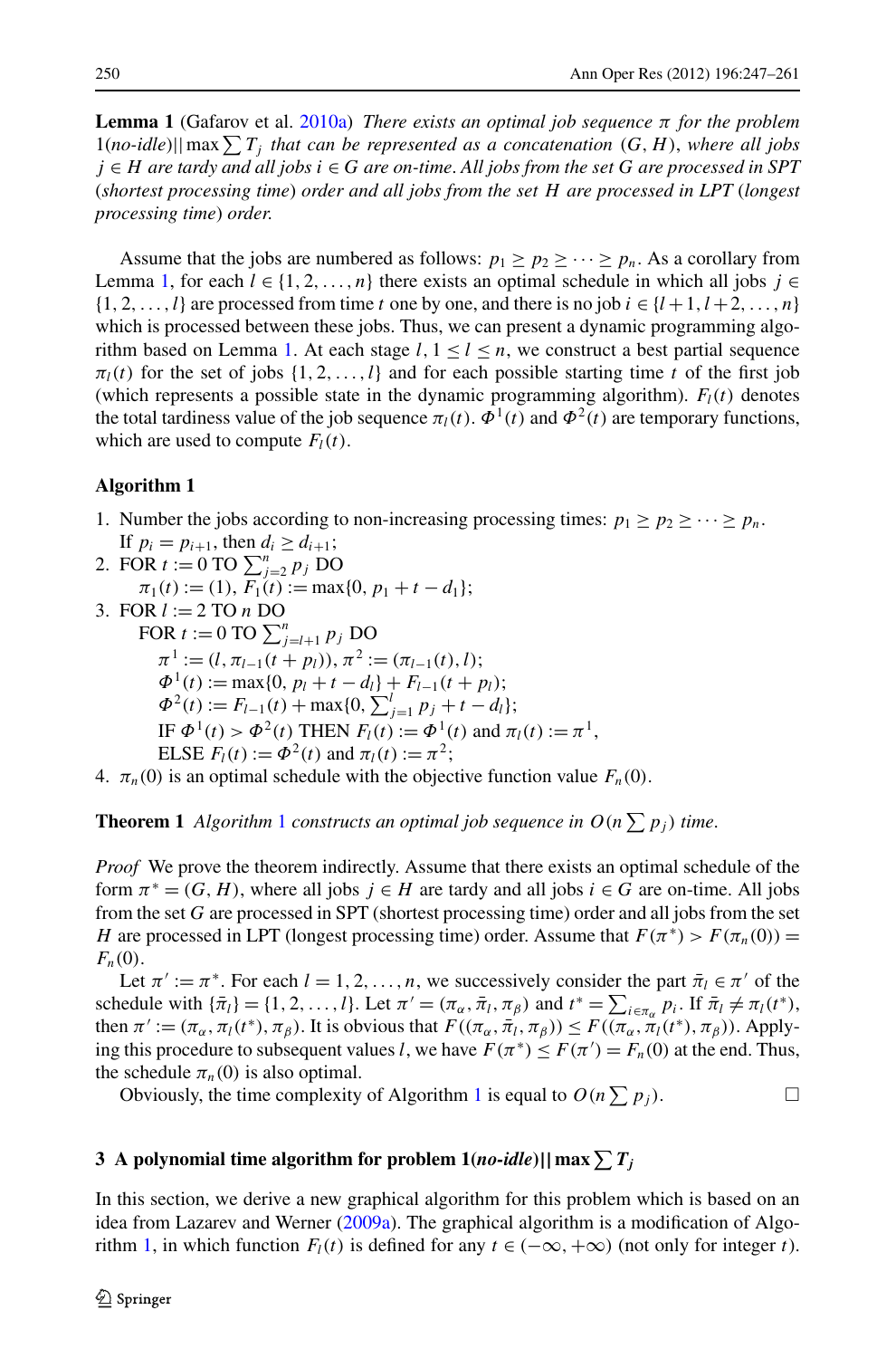<span id="page-4-0"></span>

| k            |                    | 2                | $\cdots$ | $w_l+1$                |
|--------------|--------------------|------------------|----------|------------------------|
| Interval $k$ | $(-\infty, t_1^1]$ | $(t_l^1, t_l^2]$ | $\cdots$ | $(t_l^{w_l}, +\infty)$ |
| $b_i^k$      | 0                  | $b_i^2$          | .        | $b_l^{w_l+1}$          |
| $u_i^k$      | 0                  | $u_i^2$          | $\cdots$ | $u_l^{w_l+1}$          |
| $\pi_l^k$    | $\pi_i^1$          | $\pi_i^2$        | $\cdots$ | $\pi_l^{w_l+1}$        |

However, we need to compute these values only at the *break* points separating intervals in which function  $F_l(t)$  is a linear function of the form  $F_l(t) = F_l^k(t) = u_l^k \cdot (t - t_l^{k-1}) + b_l^k$ . In Theorem [2](#page-8-0), we are to prove that  $F_l(t)$  is a continuous piecewise linear convex function whose parameters can be described in a tabular form (like in Table [1](#page-4-0)). In contrast to Algorithm [1](#page-3-2) having a pseudo-polynomial complexity, the number of such points (and of the resulting intervals, respectively) is polynomially bounded in the number of jobs for the problem under consideration, as we show below. Together with the graphical algorithm in this section, we present a numerical example in Sect. [4](#page-9-0) to illustrate the graphical algorithm.

In each step of the graphical algorithm, we store the information on function  $F_l(t)$  for a number of intervals (characterized by the same best partial sequence and by the same number of tardy jobs) in a tabular form as given in Table [1.](#page-4-0)

In Table [1,](#page-4-0) *k* denotes the number of the current interval, whose values range from 1 to  $w_l + 1$  (where the number of intervals  $w_l + 1$  is defined for each  $l = 1, 2, ..., n$ ),  $(t_l^{k-1}, t_l^k]$ is the *k*th interval (where  $t_l^0 = -\infty$ ,  $t_l^{w_l+1} = \infty$ ),  $b_l^k$ ,  $u_l^k$  are the parameters of the linear function  $F_l^k(t)$  defined in the *k*th interval, and  $\pi_l^k$  is the best sequence of the first *l* jobs if they are processed from time  $t \in (t_l^{k-1}, t_l^k]$ .

This data means the following. For each above interval, we store the parameters  $b_l^k$  and  $u_l^k$  for describing function  $F_l(t)$  and the resulting best partial sequence if the first job starts in this interval. For each starting time  $t \in (t_l^{k-1}, t_l^k]$   $(t_l^0 = -\infty)$  of the first job, we have a best partial sequence  $\pi_l^k$  of the jobs 1, 2, ..., l with  $u_l^k$  tardy jobs and the function value  $F_l(t) = u_l^k \cdot (t - t_l^{k-1}) + b_l^k$  $F_l(t) = u_l^k \cdot (t - t_l^{k-1}) + b_l^k$  $F_l(t) = u_l^k \cdot (t - t_l^{k-1}) + b_l^k$  (see Fig. 1),  $F_l(t) = 0$  for  $t \in (t_l^0, t_l^1]$ . Recall that function  $F_l(t)$ is defined not only for integers *t*, but also for real numbers *t*. For simplicity of the following description, we consider the whole *t*-axis, i.e.,  $t \in (-\infty, +\infty)$ . In Theorem [2](#page-8-0), we prove that this table describes a continuous, piecewise-linear and convex function  $F_l(t)$ . The points  $t_1^1, t_1^2, \ldots, t_l^{w_l}$  are called *break points*, since there is a change from value  $u_1^{k-1}$  to  $u_i^k$  (which

<span id="page-4-1"></span>

**Fig. [1](#page-3-2)** Function  $F_l(t)$  in the graphical algorithm and in Algorithm 1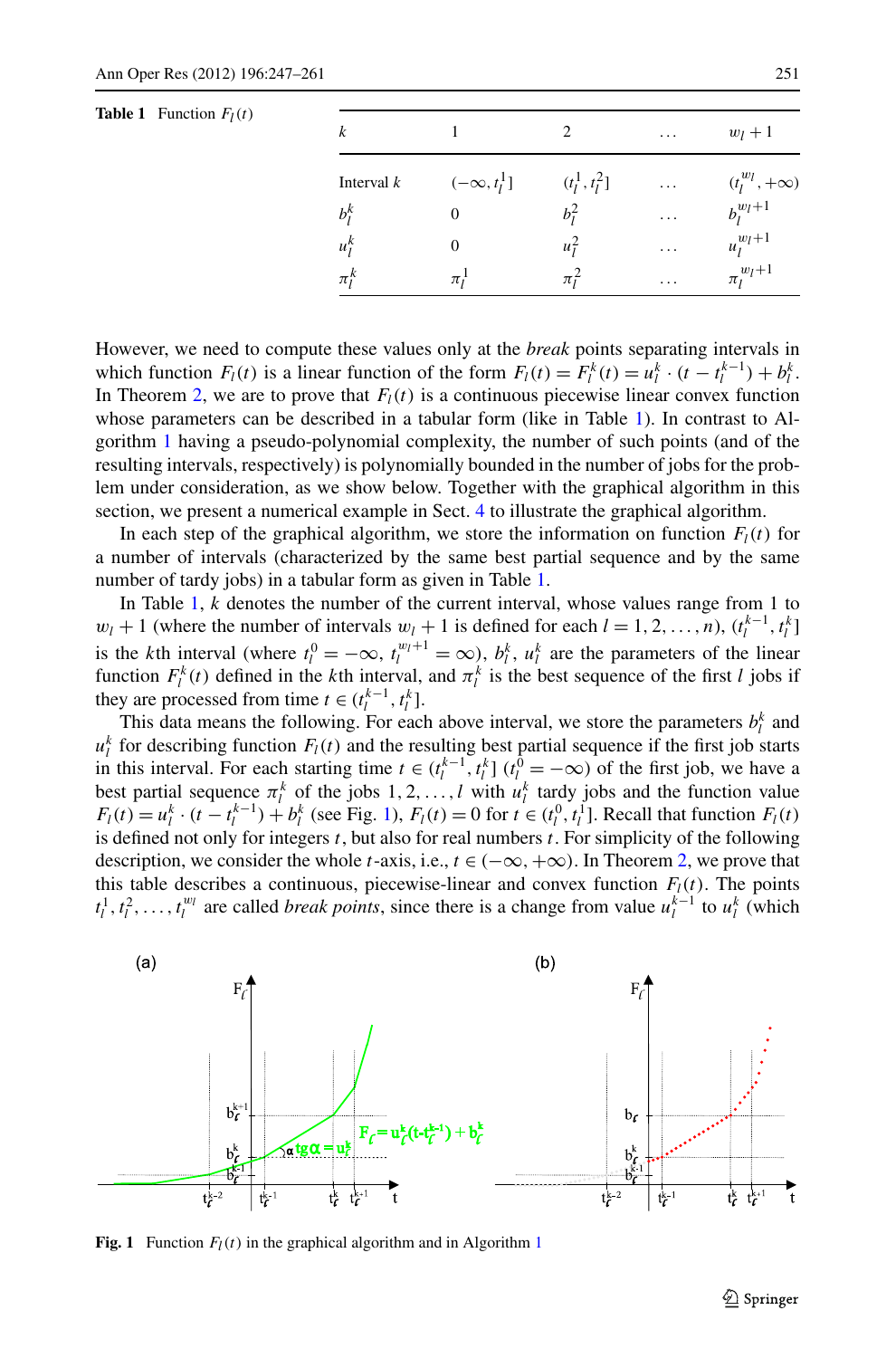| $\boldsymbol{k}$ | 1                                                                    |                        |                                  | $\overline{2}$                                                                                |
|------------------|----------------------------------------------------------------------|------------------------|----------------------------------|-----------------------------------------------------------------------------------------------|
| Interval $k$     |                                                                      | $(-\infty, d_1 - p_1]$ |                                  | $(d_1 - p_1, +\infty)$                                                                        |
| $b_1^k$          | $\mathbf{0}$                                                         |                        |                                  | $\overline{0}$                                                                                |
| $u_1^k$          | $\boldsymbol{0}$                                                     |                        |                                  | $\mathbf{1}$                                                                                  |
| $\pi_1^k$        | (1)                                                                  |                        |                                  | (1)                                                                                           |
|                  |                                                                      |                        |                                  |                                                                                               |
| $\boldsymbol{k}$ | 1                                                                    | 2                      | .                                |                                                                                               |
|                  | Interval $k \quad (-\infty, t_{l-1}^1] \quad (t_{l-1}^1, t_{l-1}^2]$ |                        | $\Delta\Delta\Delta\approx 0.01$ |                                                                                               |
| $b_{l-1}^k$      | $\overline{0}$                                                       | $b_{l-1}^2$            | $\mathbb{R}^{2}$ .               |                                                                                               |
| $u_{l-1}^k$      | $\mathbf{0}$                                                         | $u_{l-1}^2$            | $\mathbb{R}^{n \times n}$        | $w_{l-1}+1$<br>$(t^{w_l-1}_{l-1}, +\infty)$<br>$b_{l-1}^{w_{l-1}+1}$<br>$u_{l-1}^{w_{l-1}+1}$ |

<span id="page-5-1"></span><span id="page-5-0"></span>**Table 2** Function  $F_1(t)$ 

**Table 3** Function  $F<sub>l−1</sub>$ 

means that the slope of the piecewise-linear function changes). Note that some of the break points  $t_l^k$  can be non-integer. For describing each linear segment, we store its slope  $u_l^k$  and its function value  $b_l^k = F_l(t)$  at the point  $t = t_l^{k-1}$ .

In the graphical algorithm, the functions  $F_l(t)$  reflect the same functional equations as in Algorithm [1](#page-3-2), i.e., for each  $t \in Z \cap [0, \sum_{j=2}^{n} p_j]$ , the function  $F_l(t)$  has the same value as in Algorithm [1](#page-3-2) (see Fig. [1\)](#page-4-1), but these functions are now defined for any  $t \in (-\infty, +\infty)$ . As a result, often a large number of integer states is combined into one interval (describing a new state in the resulting algorithm) with the same best partial sequence. In Fig. [1](#page-4-1)(a), the function  $F_l(t)$  from the graphical algorithm is presented and in Fig. [1\(](#page-4-1)b), the function  $F_l(t)$ from Algorithm [1](#page-3-2) is displayed.

Next, we describe the graphical algorithm. The core is Step 3, where we describe how the states at stage *l,l >* 1, are obtained if the states at stage *l* − 1 are known.

### **Graphical algorithm**

**Step 1.** We number the jobs as follows:  $p_1 \geq p_2 \geq \cdots \geq p_n$ . If  $p_i = p_{i+1}$ , then  $d_i \geq d_{i+1}$ ;

- **Step 2.** We set  $l := 1$ ,  $\pi_1^1(t) := (1)$ ,  $F_1(t) := \max\{0, p_1 + t d_1\}$  for all *t*. We represent function  $F_1(t)$  in a tabular form as given in Table [2.](#page-5-0) For both intervals, we have the same best partial sequence (1). For  $t \in (-\infty, d_1 - p_1]$ , there is no tardy job in the schedule corresponding to sequence (1) when this job is started at time *t* and for  $t \in (d_1 - p_1, +\infty)$ , there is one tardy job.
- **Step 3.** Let  $l > 1$  and assume that function  $F_{l-1}(t)$  and the best partial sequences of the jobs  $\{1, 2, \ldots, l-1\}$  for all resulting intervals given in Table [3](#page-5-1) are known.

In the following, we describe how function *Fl(t)* is obtained by means of function *Fl*<sup>−</sup>1*(t)*. We note that we can store the temporary functions  $\Phi^1(t)$  and  $\Phi^2(t)$  determined in Steps 3.1 and 3.2 also in a tabular form as in Table [1.](#page-4-0)

**Step 3.1.** The function  $\Phi^1(t)$  is obtained from function  $F_{l-1}(t)$  by the following operations. We shift the diagram of function  $F_{l-1}(t)$  to the left by the value  $p_l$  and in the table for function  $F_{l-1}(t)$ , we add a column which results from the new break point  $t' = d_l - p_l$ . If  $t_{l-1}^s - p_l < t' < t_{l-1}^{s+1} - p_l$ ,  $s+1 \le w_{l-1}$ , then we have two new intervals of *t* in the table for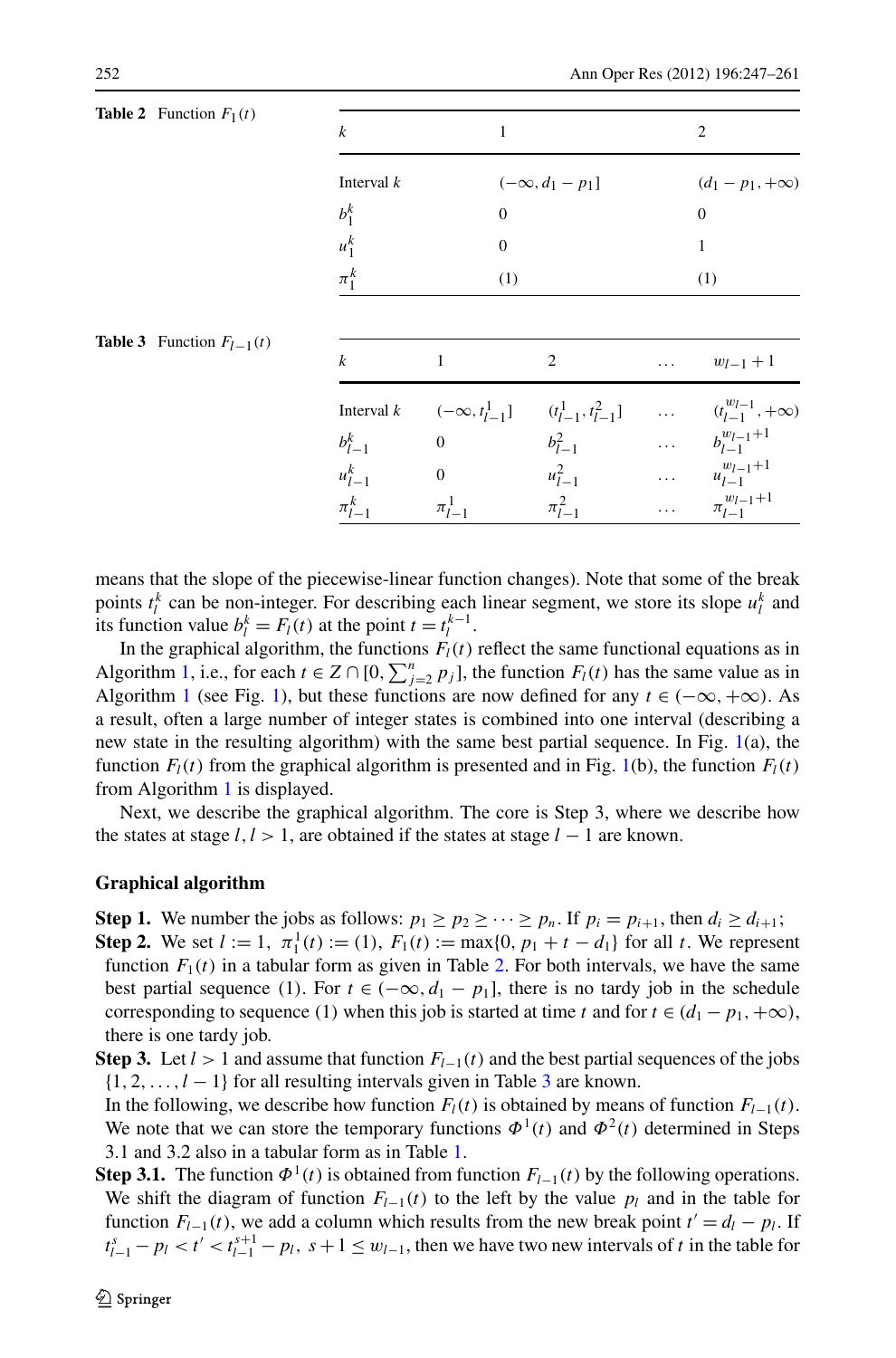$\Phi^1(t)$ :  $(t_{l-1}^s - p_l, t']$  and  $(t', t_{l-1}^{s+1} - p_l]$  (for  $s = w_{l-1}$ , we have  $(t_{l-1}^{w_{l-1}} - p_l, t']$  and  $(t', \infty)$ ). This means that we first replace each interval  $(t_{l-1}^k, t_{l-1}^{k+1}]$  by  $(t_{l-1}^k - p_l, t_{l-1}^{k+1} - p_l]$  in the table for  $\Phi^1(t)$ , and then we replace the column with the interval  $(t_{l-1}^s - p_l, t_{l-1}^{s+1} - p_l]$  by *two new columns with the intervals*  $(t_{l-1}^s - p_l, t']$  *and*  $(t', t_{l-1}^{s+1} - p_l]$ *.* 

Moreover, we increase the values  $u_{l-1}^{s+1}, u_{l-1}^{s+2}, \ldots, u_{l-1}^{w_{l-1}+1}$  by 1, i.e., the number of tardy jobs (and thus the slope of the function) increases. The corresponding partial sequences  $\pi^1$  are obtained by adding job *l* as the first job to each previous partial sequence. In this way, we obtain the information on function  $\Phi^1(t)$  together with the corresponding partial sequences given in Table [4](#page-7-0), which also includes the calculation of the corresponding *b* values.

**Step 3.2.** The function  $\Phi^2(t)$  is obtained from function  $F_{l-1}(t)$  by the following operations. In the table for  $F_{l-1}(t)$ , we add a column which results from the new break point  $t'' =$  $d_l - \sum_{i=1}^l p_i$ . If  $t_{l-1}^h < t'' < t_{l-1}^{h+1}$ ,  $h+1 \le w_{l-1}$ , then we have two new intervals of *t* in the table for  $\Phi^2(t)$ :  $(t_{l-1}^h, t'']$  and  $(t'', t_{l-1}^{h+1}]$  (for  $h = w_{l-1}$ , we have  $(t_{l-1}^{w_{l-1}}, t'']$  and  $(t'', \infty)$ ).

This means that we replace the column with the interval  $(t_{l-1}^h, t_{l-1}^{h+1}]$  by two new columns with the intervals  $(t_{l-1}^h, t'']$  and  $(t'', t_{l-1}^{h+1}]$ .

Moreover, we increase the values  $u_{l-1}^{h+1}, u_{l-1}^{h+2}, \ldots, u_{l-1}^{w_{l-1}+1}$  by 1, i.e., the number of tardy jobs increases. The corresponding partial sequences  $\pi^2$  are obtained by adding job *l* at the end to each previous partial sequence. In this way, we obtain the information on function  $\Phi^2(t)$  together with the corresponding partial sequences given in Table [5](#page-7-1).

**Step 3.3.** Now we construct a table that corresponds to the function

$$
F_l(t) = \max{\{\Phi^1(t), \Phi^2(t)\}}.
$$

We consider all resulting intervals from both tables and search for intersection points of the diagrams of functions  $\Phi^1(t)$  and  $\Phi^2(t)$ . Then we construct function  $F_l(t)$  as the maximum of both functions obtained.

To be more precise, we construct a list  $t_1, t_2, \ldots, t_e, t_1 < t_2 < \cdots, t_e$ , of all break points *t* from the tables for  $\Phi^1(t)$  and  $\Phi^2(t)$ , which are left / right boundary points of the intervals given in these tables. Then we consider each interval  $(t_i, t_{i+1}]$ ,  $i = 1, 2, \ldots, e-1$ , and compare the two functions  $\Phi^1(t)$  and  $\Phi^2(t)$  over this interval. Let the interval  $(t_i, t_{i+1}]$  be contained in the interval  $(t_{x-1}, t_x]$  from the table for  $\Phi^1(t)$  and in the interval  $(t_{y-1}, t_y]$  from the table for  $\Phi^2(t)$ . Then  $\Phi^1(t) = (t - t_{x-1}) \cdot u_x + b_x$  and  $\Phi^2(t) = (t - t_{y-1}) \cdot u_y + b_y$ . We choose the column from both tables corresponding to the maximum of the two functions in the interval  $(t_i, t_{i+1})$  and insert this column into the table for  $F_l(t)$ . If there exists an intersection point  $t'''$  of  $\Phi^1(t)$  and  $\Phi^2(t)$  in this interval, then we insert two columns with the intervals  $(t_i, t^{\prime\prime\prime}]$  and  $(t^{\prime\prime\prime}, t_{i+1}]$ .

This step requires  $O(w_{l-1})$  operations. If we obtain two subsequent intervals with the same number of tardy jobs in the table for function  $F_l(t)$  (see Table [6\)](#page-8-1), we delete the column corresponding to interval  $(t_l^k, t_l^{k+1}]$  and combine both intervals, i.e., we set  $t_l^k := t_l^{k+1}$  (the values  $b_l^k$ ,  $u_l^k$  and the sequence  $\pi_l^k$  in the column corresponding to the interval  $(t_l^{k-1}, t_l^k]$ remain the same).

In Theorem [2,](#page-8-0) we prove that for each stage *l* the number of intervals is less than or equal to  $l + 1 \le n + 1$ .

**Step 3.4.** If  $l = n$ , then GOTO 4 else  $l := l + 1$  and GOTO 3.

**Step 4.** In the table corresponding to function  $F_n(t)$  we determine the column  $(t_n^k, t_n^{k+1}]$ , where  $t_n^k < 0 \le t_n^{k+1}$ . Then we have an optimal sequence  $\pi^* = \pi_n^{k+1}$  and the optimal function value  $F(\pi^*) = b_n^{k+1} + (0 - t_n^k) \cdot u_n^{k+1}$ .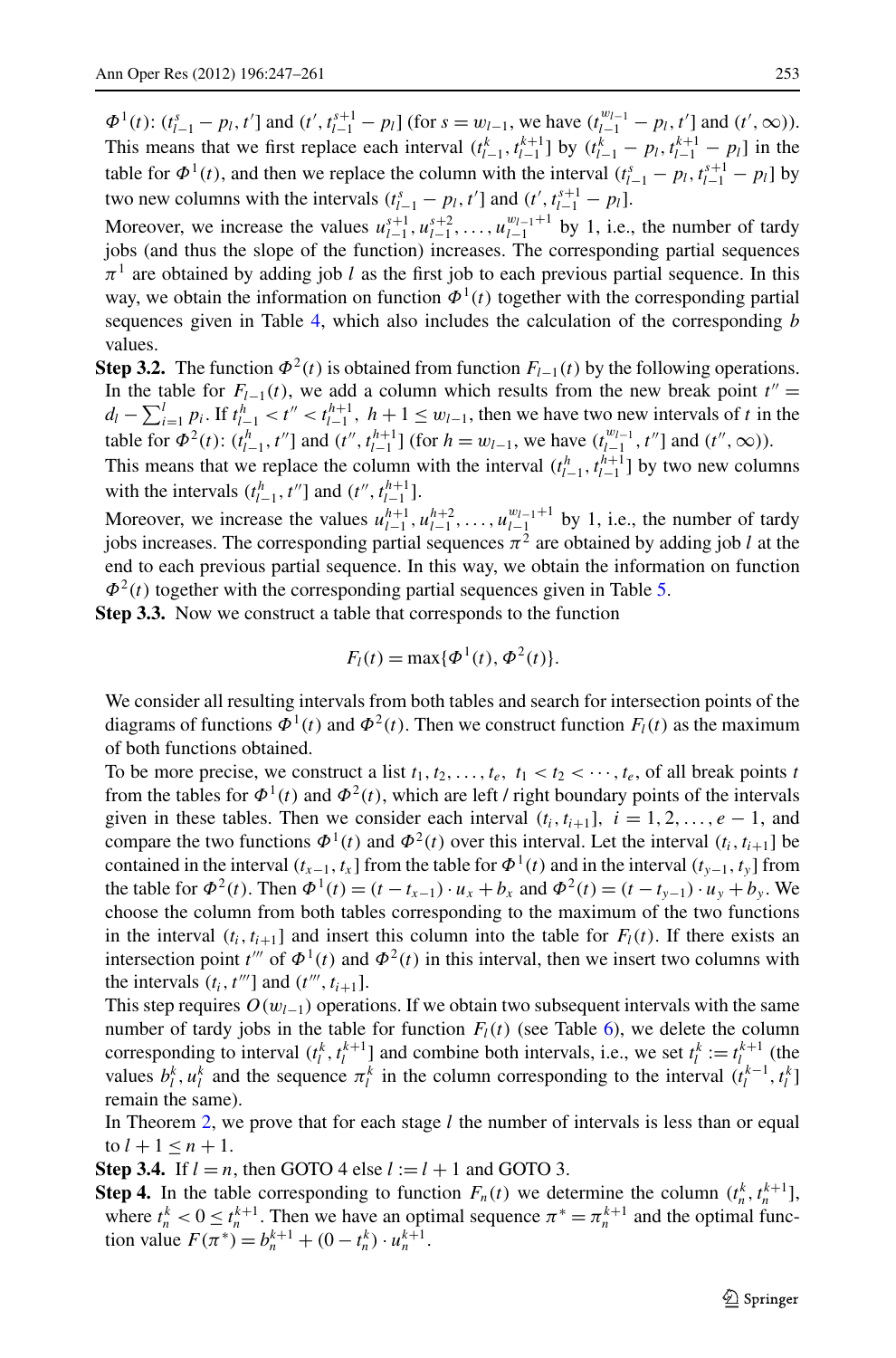<span id="page-7-1"></span><span id="page-7-0"></span>

| <b>Table 4</b> Function $\Phi^1(t)$                                                                                                                                                                                                                                                                                                        |                              |                                                                   |               |                                       |                                                     |                                              |          |                                             |
|--------------------------------------------------------------------------------------------------------------------------------------------------------------------------------------------------------------------------------------------------------------------------------------------------------------------------------------------|------------------------------|-------------------------------------------------------------------|---------------|---------------------------------------|-----------------------------------------------------|----------------------------------------------|----------|---------------------------------------------|
| Interval $k$                                                                                                                                                                                                                                                                                                                               |                              | $(-\infty, t_{l-1}^1 - p_l]$ $(t_{l-1}^1 - p_l, t_{l-1}^2 - p_l]$ | $\vdots$      |                                       | $(t_{l-1}^s - p_l, t')$ $(t', t_{l-1}^{s+1} - p_l)$ | $(t_{l-1}^{s+1} - p_l, t_{l-1}^{s+2} - p_l)$ | $\vdots$ | $(t_{l-1}^{w_{l-1}^\prime} - p_l, +\infty)$ |
| $b_k$                                                                                                                                                                                                                                                                                                                                      |                              | $b_{l-1}^2$                                                       | $\vdots$      | $b^{s+1}_{l-1}$                       | é                                                   | $\overline{b}_{l-1}^{s+2}$                   | $\vdots$ | $\overline{b}^{w_{l-1}+1}_{l-1}$            |
| $\mu$                                                                                                                                                                                                                                                                                                                                      |                              | $u_{l-1}^2$                                                       | $\vdots$      | $u_{l-1}^{s+1}$                       | $u_{l-1}^{s+1}$ + 1                                 | $u_{l-1}^{s+2}+1$                            | $\vdots$ | $u_{l-1}^{w_{l-1}+1}+1$                     |
| Best partial sequence $\pi^1$                                                                                                                                                                                                                                                                                                              | $(l, \pi_{l-1}^1)$           | $(l, \pi_{l-1}^2)$                                                | $\frac{1}{2}$ | $(l,\pi^{s+1}_{l-1})$                 | $(l,\pi^{s+1}_{l-1})$                               | $(l, \pi^{s+2}_{l-1})$                       | $\vdots$ | $(l,\pi_{l-1}^{w_{l-1}+1})$                 |
| $b' = b_1^{s+1} + (t' - (t_{i-1}^s - p_i)) \cdot u_{i-1}^{s+1}, \overline{b}_i^{s+2} = b' + ((t_{i-1}^{s+1} - p_i) - t') \cdot (u_{i-1}^{s+1} + 1), \dots, \overline{b}_{i-1}^{w_{i-1}+1} = \overline{b}_{i-1}^{w_{i-1}} + (t_{i-1}^{w_{i-1}} - t_{i-1}^{w_{i-1}-1}) \cdot (u_{i-1}^{w_{i-1}} + 1)$<br><b>Table 5</b> Function $\Phi^2(t)$ |                              |                                                                   |               |                                       |                                                     |                                              |          |                                             |
|                                                                                                                                                                                                                                                                                                                                            |                              |                                                                   |               |                                       |                                                     |                                              |          |                                             |
| Interval $k$                                                                                                                                                                                                                                                                                                                               | $(-\infty, t_{l-1}^{\perp}]$ | $(t_{l-1}^1, t_{l-1}^2]$                                          |               | $\binom{t^h}{l-1}, t^{\prime\prime}]$ | $(t^{\prime\prime},t^{h+1}_{l-1}]$                  | $(t^{h+1}_{l-1},t^{h+2}_{l-1})$              | $\vdots$ | $(t_{l-1}^{w_{l-1}}\cdot+\infty)$           |
| $b_k$                                                                                                                                                                                                                                                                                                                                      | $\circ$                      | $b_{l-1}^2$                                                       |               | $b^{h+1}_{l-1}$                       | b''                                                 | $b_{l-1}^{h+2}$                              | $\vdots$ | $\overline{b}_{l-1}^{w_{l-1}+1}$            |
| $\mu$                                                                                                                                                                                                                                                                                                                                      | $\circ$                      | $u_{l-1}^2$                                                       | $\vdots$      | $u_{l-1}^{h+1}$                       | $u_{l-1}^{h+1} + 1$                                 | $u_{l-1}^{h+2} + 1$                          | $\vdots$ | $u_{l-1}^{w_{l-1}+1}+1$                     |
| Best partial sequence $\pi^2$                                                                                                                                                                                                                                                                                                              | $(\pi^1_{l-1},l)$            | $(\pi_{l-1}^2,l)$                                                 |               | $(\pi^{h+1}_{l-1},l)$                 | $(\pi^{h+1}_{l-1},l)$                               | $(\pi^{h+2}_{l-1},l)$                        | $\vdots$ | $(\pi_{l-1}^{w_{l-1}+1},l)$                 |
| $b'' = b_1^{h+1} + (t'' - t_1^h), u_1^{h+1}, \overline{b}_1^{h+2} = b'' + (t_1^{h+1} - t''), (u_1^{h+1} + 1), \dots, \overline{b}_{1'-1}^{w_1-1} + 1 = \overline{b}_1^{w_1-1} + (t_{1-1}'^{h-1} - t_{1-1}^{w_1-1}), (u_{1-1}'^{h-1} + 1)$                                                                                                  |                              |                                                                   |               |                                       |                                                     |                                              |          |                                             |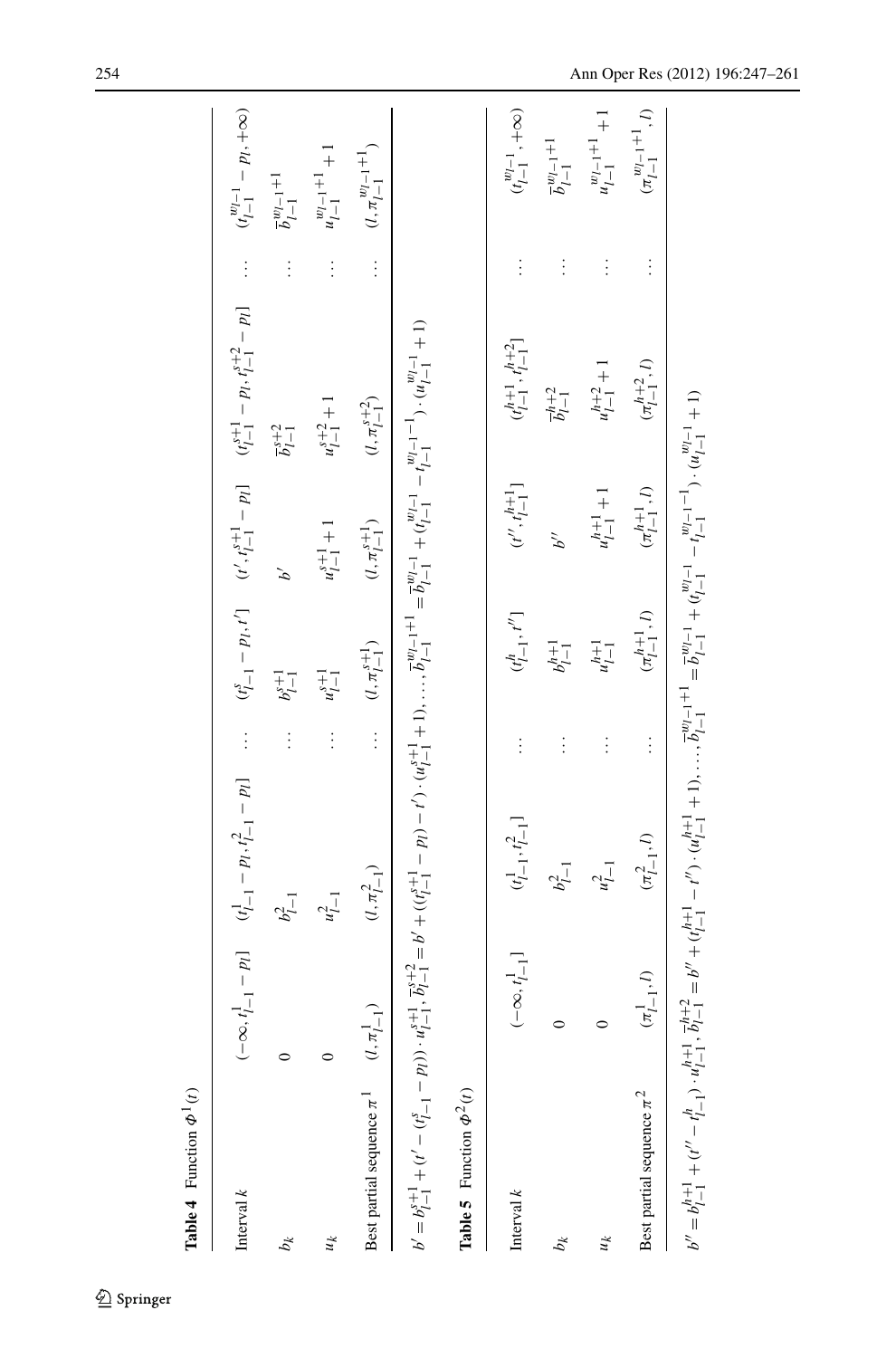<span id="page-8-2"></span><span id="page-8-1"></span>

| <b>Table 6</b> Deletion of a column | Interval $k$<br>$b_l^k$<br>$u_l^k$ | $\cdots$ | $\cdots$ | $(t_l^{k-1}, t_l^k]$ $(t_l^k, t_l^{k+1}]$<br>$\ldots$<br>$u_1^k$                                                                                                                    | $\cdots$<br>$u_1^{k+1} = u_1^k$ | $\ddots$                                                                                                                                   |
|-------------------------------------|------------------------------------|----------|----------|-------------------------------------------------------------------------------------------------------------------------------------------------------------------------------------|---------------------------------|--------------------------------------------------------------------------------------------------------------------------------------------|
| <b>Table 7</b> Function $F_I(t)$    | $\pi_l^k$<br>$k \qquad \qquad 1$   | .        |          | $\cdots$<br>2  s $s+1$ $w_l+1$                                                                                                                                                      | .                               | .                                                                                                                                          |
|                                     |                                    |          |          | $b_l^k$ 0 $b_l^2$ $b_l^s$ $b_l^{s+1}$ $b_l^{w_l+1}$<br>$u_l^k$ 0 $u_l^2$ $u_l^s$ $u_l^{s+1}$ $u_l^{w_l+1}$<br>$\pi_l^k$ $\pi_l^1$ $\pi_l^2$ $\pi_l^s$ $\pi_l^{s+1}$ $\pi_l^{w_l+1}$ |                                 | Interval $k \, (-\infty, t_1^1] \, (t_1^1, t_1^2] \, \ldots \, (t_1^{s-1}, t_1^s] \, (t_1^s, t_1^{s+1}] \, \ldots \, (t_1^{w_l}, +\infty)$ |

<span id="page-8-0"></span>**Theorem 2** *The graphical algorithm constructs an optimal job sequence for the problem*  $1(no$ -*idle*)|| max  $\sum T_j$  *in*  $O(n^2)$  *time*.

*Proof* First, we prove that all functions  $F_l(t)$ ,  $l = 1, 2, \ldots, n$ , defined at the beginning of Sect. [3](#page-3-0) are continuous, piecewise linear and convex functions.

It is obvious that function  $F_1(t)$  is a continuous, piecewise linear and convex function with one break point. According to the operations described in Step 3, both functions  $\Phi^1(t)$ and  $\Phi^2(t)$  are also continuous, piecewise linear and convex functions. Thus, function

$$
F_2(t) = \max\{\Phi^1(t), \Phi^2(t)\}\
$$

is a continuous, piecewise linear and convex function as well. Continuing in this way, we obtain that all functions  $F_l(t)$ ,  $l = 1, 2, ..., n$ , have the above properties.

Now assume that we have obtained Table [7](#page-8-2) for some function  $F_l(t)$  in Step 3.

We prove that  $u_l^1 < u_l^2 < \cdots < u_l^s < u_l^{s+1} < \cdots < u_l^{w_l+1}$  holds. Assume that we have  $u_l^s > u_l^{s+1}$ . Let  $\overline{F}(\pi, t)$  be the total tardiness value of the sequence  $\pi$  when the first job starts at time *t*. For each  $t \in (t_i^s, t_i^{s+1}]$ , we have  $\overline{F}(\pi_i^s, t) > \overline{F}(\pi_i^{s+1}, t)$ , since for the number of tardy jobs we have  $u_l^s > u_l^{s+1}$  which gives a contradiction<sup>1</sup>. We recall that function  $F_l(t)$  is a continuous, piecewise linear function and that  $b_l^{s+1} = b_l^s + (t_l^s - t_l^{s-1}) \cdot u_l^s$ . If  $u_l^s = u_l^{s+1}$ , then we delete the column with  $u_l^{s+1}$  and combine both intervals.

<span id="page-8-3"></span>For the numbers of tardy jobs, we have  $u_l^1 < u_l^2 < \cdots < u_l^s < u_l^{s+1} < \cdots < u_l^{w_l+1}$ , where  $w_l + 1 \leq l + 1 \leq n + 1$ . Thus, we have at most *l* break points (and at most  $l + 1 \leq n + 1$ intervals) in the table for each function  $F_l(t)$ ,  $l = 1, 2, ..., n$ . Therefore, Step 3 requires  $O(n)$  operations for each  $l = 1, 2, \ldots, n$ .

$$
F_l(t) = \max{\{\Phi^1(t), \Phi^2(t)\}}
$$

<sup>&</sup>lt;sup>1</sup>Note that we can prove that  $u_l^1 < \cdots < u_l^{w_l+1}$  holds also in another way. Functions  $\Phi^1(t)$  and  $\Phi^2(t)$  are convex and thus, function

is convex as well. The value  $u_i^s$  corresponds to tan $\alpha$ , where  $\alpha$  is the angle between the *t*-axis and the linear segment of  $F_l(t)$  (see Fig. [1](#page-4-1)).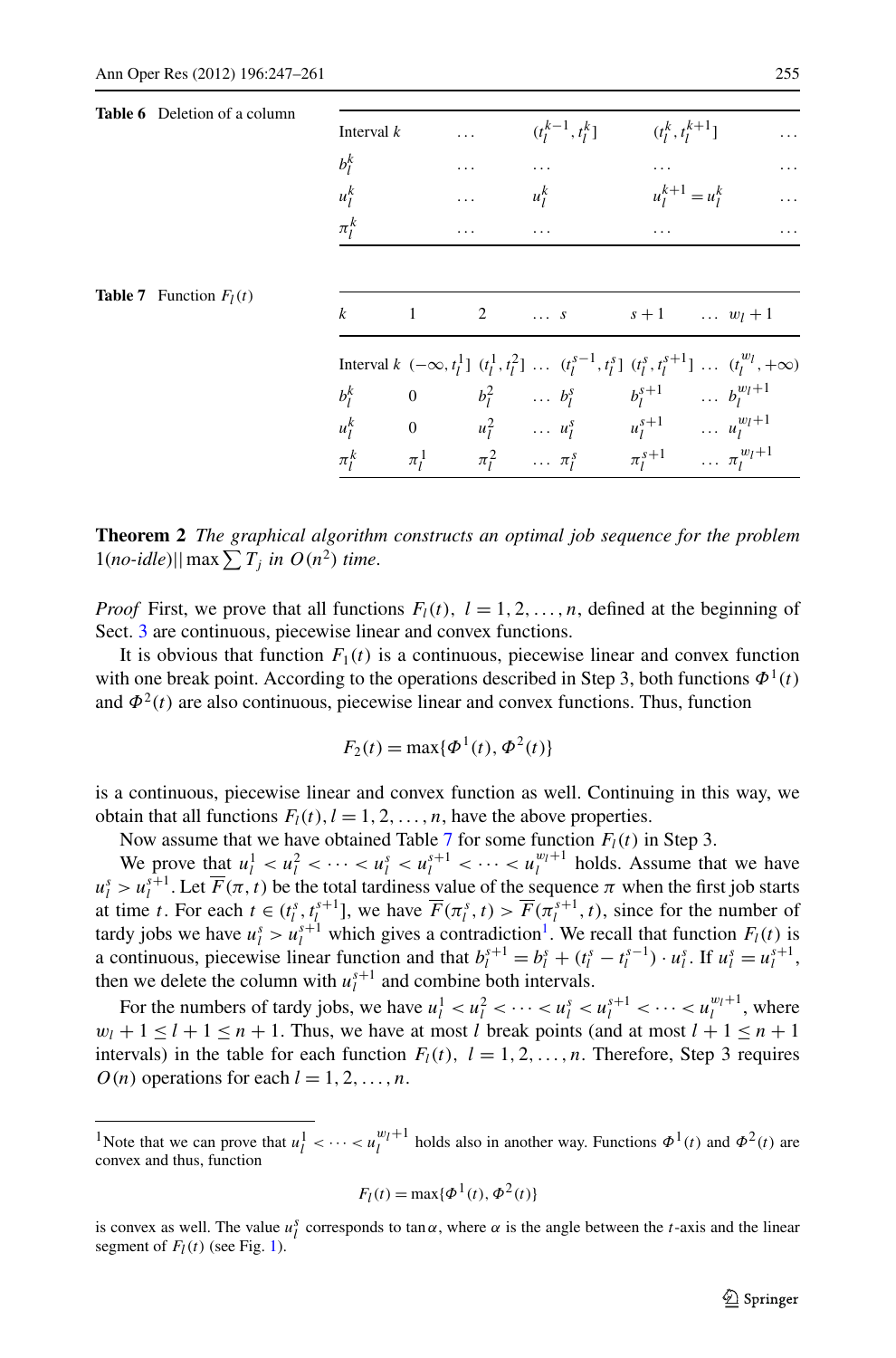According to the graphical algorithm, it is obvious that at each integer point *t*, the value  $F_l(t)$  is equal to that determined by Algorithm [1](#page-3-2) (since in the graphical algorithm, the functions  $F_l(t)$  represent the same equations as in Algorithm [1](#page-3-2) for the integer values *t* considered). Therefore, the graphical algorithm returns the optimal value  $F_n(0)$  and constructs an optimal sequence in  $O(n^2)$  time.

<span id="page-9-0"></span>In Lazarev and Gafarov ([2006b\)](#page-14-13), the authors use the same idea to improve a pseudopolynomial algorithm for the NP-hard special case B-1 (Lazarev and Gafarov [2006a](#page-14-5)) of the problem  $1||\min_{i} \sum T_i$ . However, in this case the graphical modification of this algorithm remains pseudo-polynomial since in that paper, function

$$
F_l(t) = \min{\{\Phi^1(t), \Phi^2(t)\}}
$$

is used which is not convex.

### **4 A numerical example**

For illustration, we consider an instance of the problem  $1(no$ - $idle)$ || max $\sum T_j$  with the data given in Table [8](#page-9-1).

Now we consider subsequently all stages  $l = 1, \ldots, 4$  of the graphical algorithm and store all necessary information on the states used in the graphical algorithm in a tabular form.

Consider the stage  $l = 1$ , i.e., we consider job 1. We obtain the only break point  $d_1 - p_1 = 2$ , since this is the starting time after which job 1 becomes tardy. We get two columns depending on whether job 1 is on-time or tardy and store the information on Function  $F_1(t)$  given in Table [9](#page-9-2) (it corresponds to Table [2](#page-5-0) presented in Step 2 in Sect. [3](#page-3-0)). The diagram of function  $F_1(t)$  is displayed in Fig. [2](#page-10-0)(a).

<span id="page-9-1"></span>Now we consider the stage  $l = 2$ , i.e., we consider job 2 and obtain the following results. To determine function  $\Phi^1(t)$  for  $l = 2$ , we sequence job 2 as the first job. According to Step 3.1 of the graphical algorithm, we shift all intervals given in Table [9](#page-9-2) for function  $F_1(t)$ to the left by  $p_2 = 22$ , i.e., in the resulting table we have two columns with the intervals  $(-\infty, -20]$  and  $(-20, +\infty)$ . Then we compute the new break point  $t' = d_2 - p_2 = 13$ . For each sequence of the first *l* jobs, where the first job  $l = 2$  starts at time *t*, the job  $l = 2$  is on-time for each  $t \leq t'$ , and the job  $l = 2$  is tardy for each  $t > t'$ . This means that at this point *t'*, the number of tardy jobs increases (i.e., the slope of the piecewise-linear function *Φ*<sup>1</sup>*(t)* changes). Then we split the column corresponding to the interval *(*−20*,*+∞*)* into two

<span id="page-9-2"></span>

| <b>Table 8</b> Data of the instance |                |          | 2                | 3        | 4              |
|-------------------------------------|----------------|----------|------------------|----------|----------------|
|                                     | $p_j$<br>$d_j$ | 30<br>32 | 22<br>35         | 12<br>38 | 5<br>40        |
| <b>Table 9</b> Function $F_1(t)$    | Interval $k$   |          | $(-\infty, 2]$   |          | $(2, +\infty)$ |
|                                     | $b_1^k$        |          | $\boldsymbol{0}$ |          | $\overline{0}$ |
|                                     | $u_1^k$        |          | $\mathbf{0}$     |          |                |
|                                     | $\pi_1^k$      |          | (1)              |          | (1)            |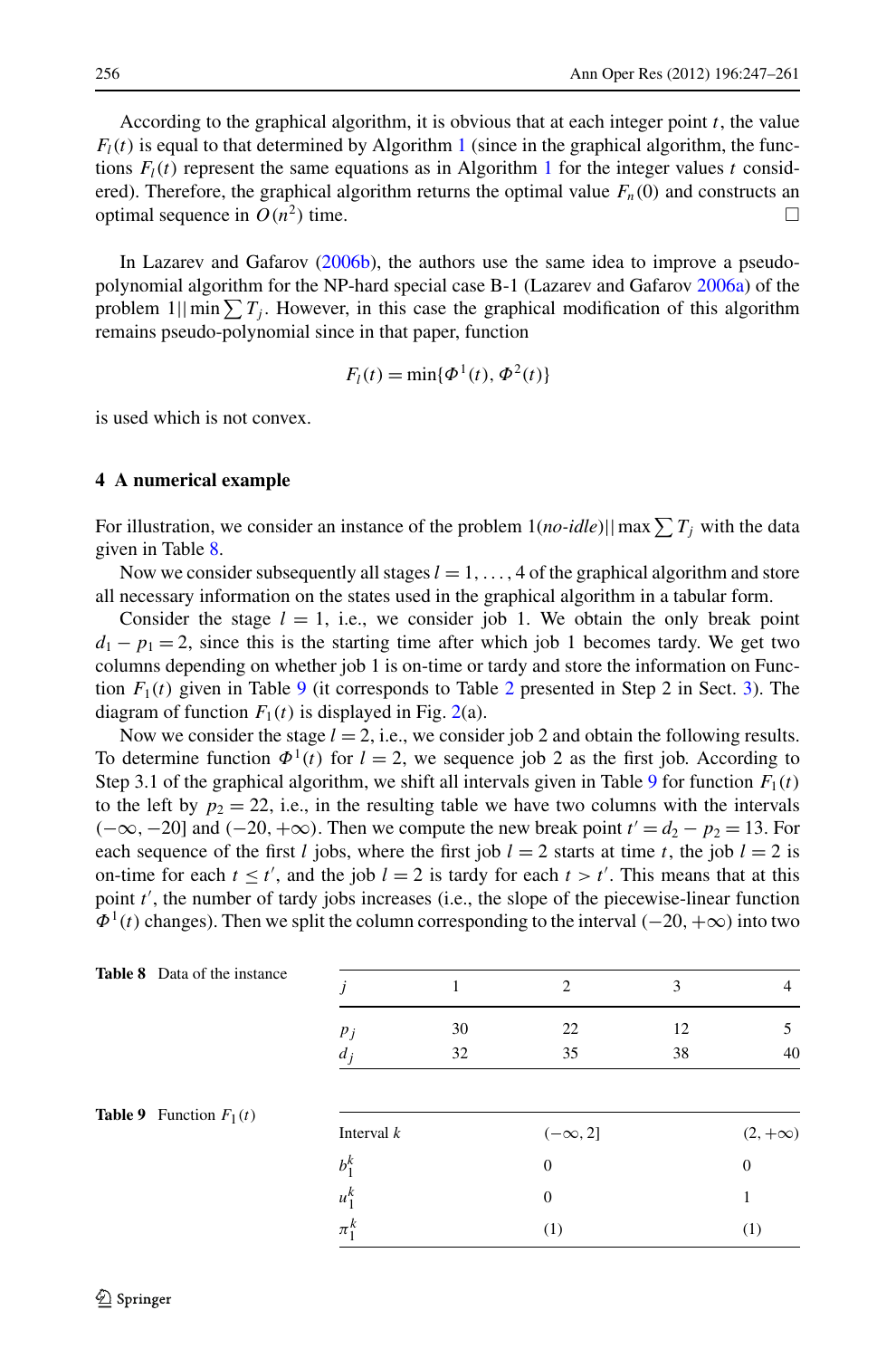

<span id="page-10-0"></span>**Fig. 2** Example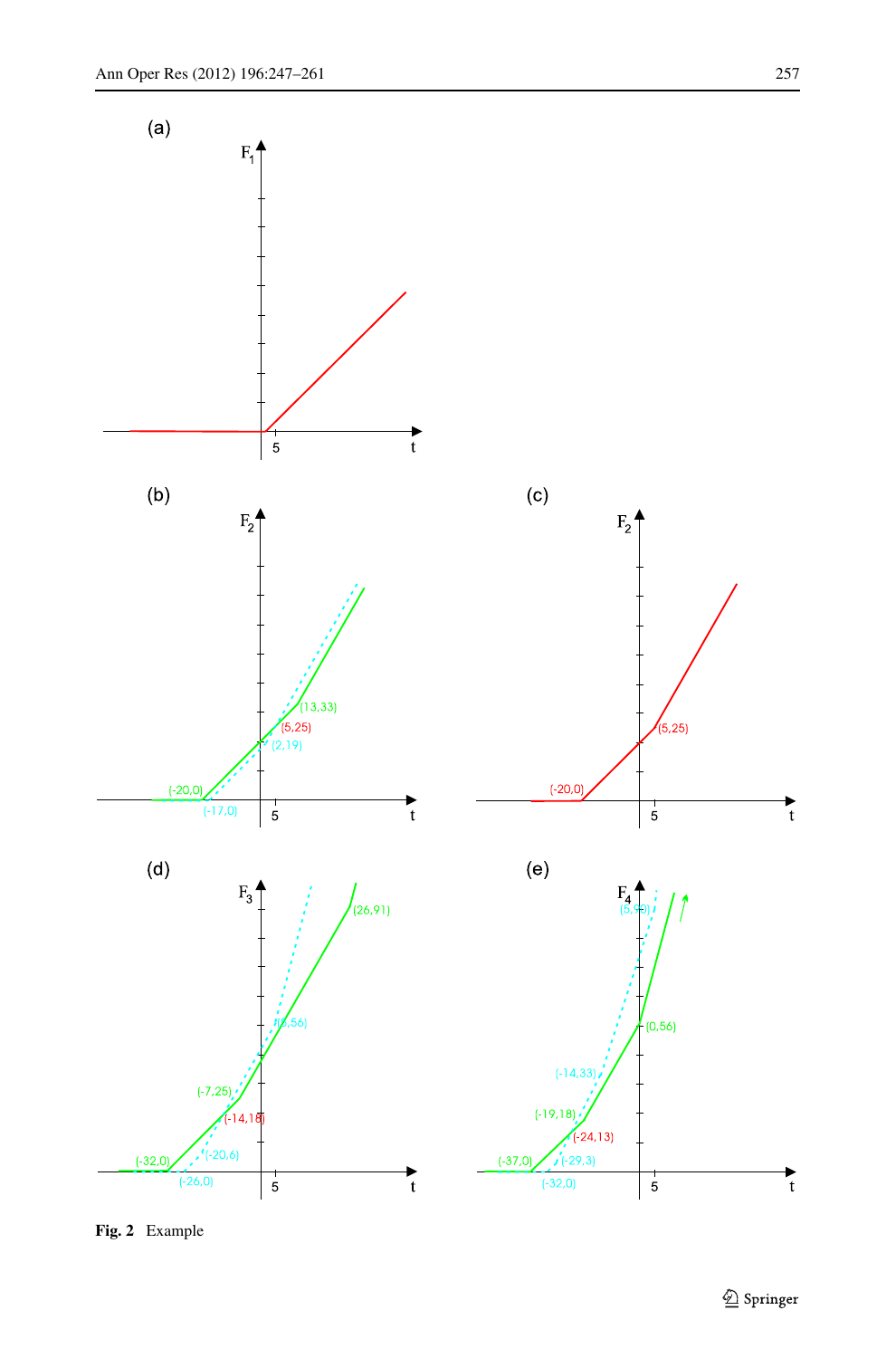<span id="page-11-2"></span><span id="page-11-1"></span><span id="page-11-0"></span>

| $l=2$ | <b>Table 10</b> Function $\Phi^1(t)$ for | Interval $k$ | $(-\infty, -20]$ | $(-20, 13]$  | $(13, +\infty)$ |
|-------|------------------------------------------|--------------|------------------|--------------|-----------------|
|       |                                          | $b_k$        | $\mathbf{0}$     | $\mathbf{0}$ | 33              |
|       |                                          | $u_k$        | $\mathbf{0}$     | 1            | $\overline{c}$  |
|       |                                          | $\pi^1$      | (2, 1)           | (2, 1)       | (2, 1)          |
|       | <b>Table 11</b> Function $\Phi^2(t)$ for | Interval $k$ | $(-\infty, -17]$ | $(-17, 2]$   | $(2, +\infty)$  |
| $l=2$ |                                          | $b_k$        | $\theta$         | $\Omega$     | 19              |
|       |                                          | $u_k$        | $\mathbf{0}$     | 1            | $\overline{c}$  |
|       |                                          | $\pi^2$      | (1,2)            | (1,2)        | (1,2)           |
|       | <b>Table 12</b> Function $F_2(t)$        |              |                  |              |                 |
|       |                                          | Interval $k$ | $(-\infty, -20]$ | $(-20, 5]$   | $(5, +\infty)$  |
|       |                                          | $b_2^k$      | $\overline{0}$   | $\Omega$     | 25              |
|       |                                          | $u_2^k$      | $\overline{0}$   | 1            | $\overline{c}$  |
|       |                                          | $\pi_2^k$    | (2, 1)           | (2, 1)       | (1, 2)          |

columns representing the intervals  $(-20, 13]$  and  $(13, +\infty)$  since  $t' = 13 \in (-20, +\infty)$ . Thus, we get the information given on function  $\Phi^1(t)$  together with the corresponding best partial sequences in Table [10](#page-11-0) which has three columns (i.e., the number of tardy jobs can be 0, 1 or 2).

To determine function  $\Phi^2(t)$  for  $l = 2$ , we add job 2 to the end of a partial sequence. According to Step 3.2 of the graphical algorithm, we compute the new break point  $t'' =$  $d_2 - (p_1 + p_2) = -17$ . For any sequence of the first *l* jobs, where the first job starts at time *t* and job  $l = 2$  is the last job, job 2 is tardy for  $t > t''$  with  $t'' = -17 \in (-\infty, 2]$ . Therefore, we split the column corresponding to the interval  $(-\infty, 2]$  into two columns with the intervals *(*−∞*,*−17] and *(*−17*,* 2]. We obtain the information on function  $\Phi$ <sup>2</sup>(t) for *l* = 2 together with the corresponding partial sequences given in Table [11](#page-11-1).

Now according to Step 3.3, we combine the tables for functions  $\Phi^1(t)$  and  $\Phi^2(t)$ . We consider each of the intervals *(*−∞*,*−20]*, (*−20*,*−17]*, (*−17*,* 2]*, (*2*,* 13] and *(*13*,*+∞*)*, which result from the break points given in the two tables and check whether there exist intersection points of functions  $\Phi^1(t)$  and  $\Phi^2(t)$  in these intervals. We remind that functions  $\Phi^1(t)$  and  $\Phi^2(t)$  are defined as functions of the type  $u_k \cdot (t - t_{k-1}) + b_k$ .

For  $t \in (2, 13]$ , we obtain from  $\Phi^1(t) = (t + 20) \cdot 1 + 0 = \Phi^2(t) = (t - 2) \cdot 2 + 19$  the intersection point  $(5, 25)$  (for the other intervals, intersection points do not exist). For  $t \leq 5$ , we have  $\Phi^1(t) = \max{\{\Phi^1(t), \Phi^2(t)\}}$ , and for  $t > 5$ , we have  $\Phi^2(t) = \max{\{\Phi^1(t), \Phi^2(t)\}}$ , i.e., for  $t \leq 5$ , the partial sequence (2,1) corresponding to  $\Phi^1(t)$  is better, while for  $t > 5$ , the partial sequence (1, 2) corresponding to  $\Phi^2(t)$  is better. Therefore, to construct the table for function  $F_2(t)$ , we get the columns with the intervals  $(-\infty, -20]$  and  $(-20, 5]$  from the table for  $\Phi^1(t)$  and the column  $(5, +\infty) \subset (2, +\infty)$  from the table for  $\Phi^2(t)$ .

Thus, combining the results from the two tables for  $\Phi^1(t)$  and  $\Phi^2(t)$ , we obtain the information on function  $F_2(t)$  together with the best partial sequences for the corresponding intervals given in Table [12.](#page-11-2) The diagram of function  $F_2(t)$  $F_2(t)$  $F_2(t)$  is displayed in Fig. 2(c) obtained from Fig.  $2(b)$  $2(b)$ .

Now we consider the stage  $l = 3$ , i.e., we sequence job 3 and obtain the following results. To determine function  $\Phi^1(t)$  for  $l = 3$ , we sequence job 3 as the first one and shift all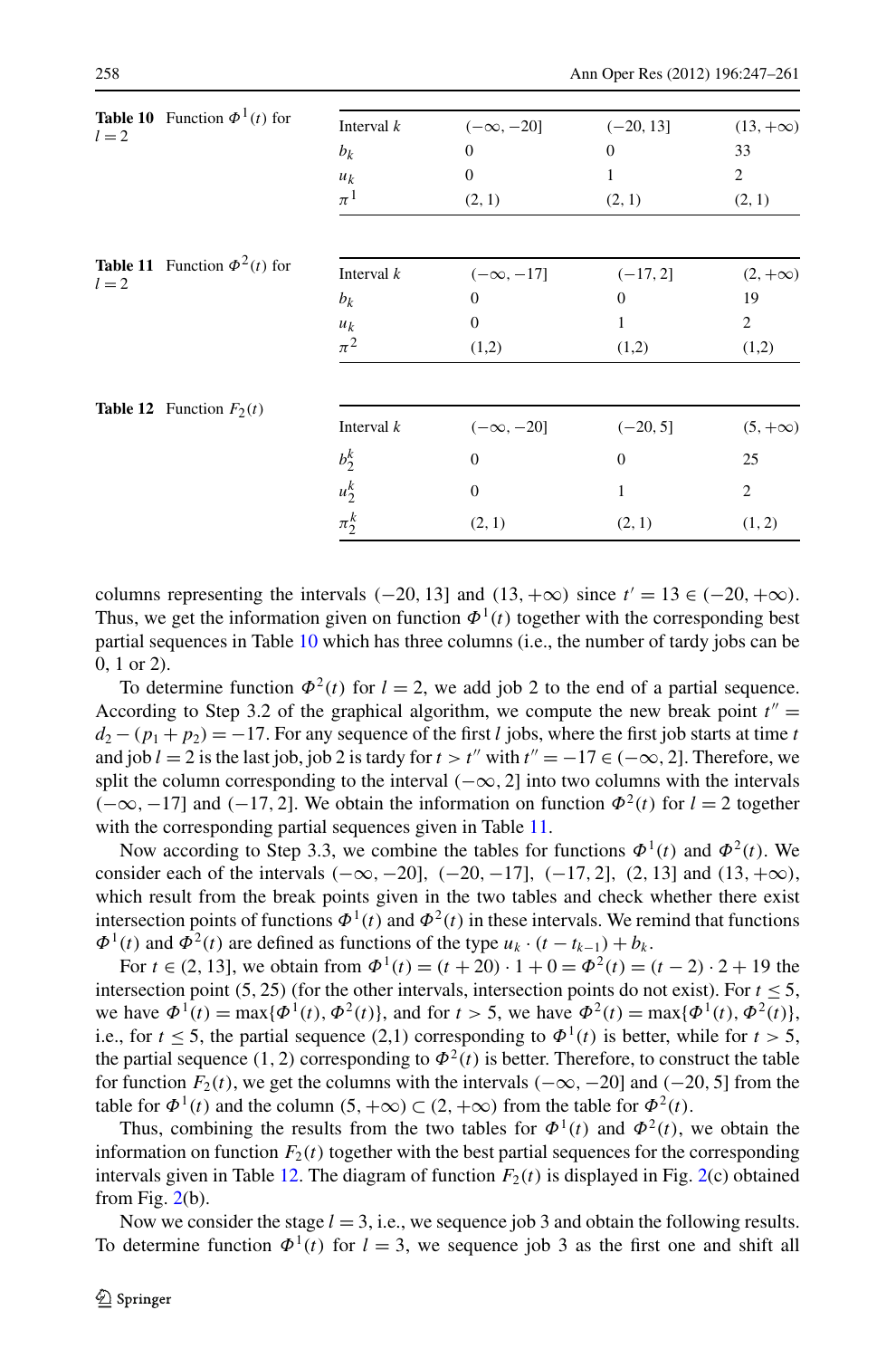<span id="page-12-2"></span><span id="page-12-1"></span><span id="page-12-0"></span>

|         | <b>Table 13</b> Function $\Phi^1(t)$ for | Interval $k$  |                  | $(-\infty, -32]$ $(-32, -7]$ $(-7, 26]$                             |                |                | $(26, +\infty)$ |
|---------|------------------------------------------|---------------|------------------|---------------------------------------------------------------------|----------------|----------------|-----------------|
| $l = 3$ |                                          | $b_k$         | $\mathbf{0}$     | $\Omega$                                                            | 25             |                | 91              |
|         |                                          | $u_k$         | $\mathbf{0}$     | $\mathbf{1}$                                                        | $\overline{2}$ |                | $\overline{3}$  |
|         |                                          | $\pi^1$       | (3,2,1)          | (3,2,1)                                                             |                | (3,1,2)        | (3,1,2)         |
|         | <b>Table 14</b> Function $\Phi^2(t)$ for |               |                  |                                                                     |                |                |                 |
| $l=3$   |                                          | Interval $k$  | $(-\infty, -26]$ | $(-26, -20]$                                                        |                | $(-20, 5]$     | $(5, +\infty)$  |
|         |                                          | $b_k$         | $\mathbf{0}$     | $\Omega$                                                            |                | 6              | 56              |
|         |                                          | $u_k$         | $\mathbf{0}$     | $\mathbf{1}$                                                        |                | $\overline{2}$ | 3               |
|         |                                          | $\pi^2$       | (2,1,3)          | (2,1,3)                                                             |                | (2,1,3)        | (1,2,3)         |
|         | <b>Table 15</b> Function $F_3(t)$        | Interval $k$  |                  | $(-\infty, -32]$ $(-32, -14]$ $(-14, 5]$                            |                |                | $(5, +\infty)$  |
|         |                                          | $b_3^k$       | $\boldsymbol{0}$ | $\mathbf{0}$                                                        |                | 18             | 56              |
|         |                                          | $u_3^k$       | $\mathbf{0}$     | $\mathbf{1}$                                                        |                | $\overline{2}$ | $\overline{3}$  |
|         |                                          | $\pi_{3}^{k}$ | (3,2,1)          | (3,2,1)                                                             |                | (2,1,3)        | (1,2,3)         |
|         |                                          |               |                  |                                                                     |                |                |                 |
| $l = 4$ | <b>Table 16</b> Function $\Phi^1(t)$ for |               |                  | Interval $k \, (-\infty, -37] \, (-37, -19] \, (-19, 0] \, (0, 35]$ |                |                | $(35, +\infty)$ |
|         |                                          | $b_k$         | $\overline{0}$   | $\Omega$                                                            | 18             | 56             | 161             |
|         |                                          | $u_k$         | $\theta$         | 1                                                                   | 2              | 3              | $\overline{4}$  |
|         |                                          | $\pi^1$       | (4,3,2,1)        | $(4,3,2,1)$ $(4,2,1,3)$ $(4,1,2,3)$ $(4,1,2,3)$                     |                |                |                 |

<span id="page-12-3"></span>intervals given in Table [12](#page-11-2) to the left by  $p_3 = 12$ . We get the new break point  $t' = d_3 - p_3 =$ 26 and obtain the information on function  $\Phi^1(t)$  together with the corresponding partial sequences for  $l = 3$  given in Table [13](#page-12-0).

To determine function  $\Phi^2(t)$  for  $l = 3$ , we sequence job 3 as the last one and get the new break point  $t'' = d_3 - (p_1 + p_2 + p_3) = -26$ . We obtain the information on function  $\Phi^2(t)$ for  $l = 3$  together with the corresponding partial sequences given in Table [14.](#page-12-1)

The only intersection point of the diagrams of functions  $\Phi^1(t)$  and  $\Phi^2(t)$  is  $(-14, 18)$ . Thus, we obtain the information on function  $F_3(t)$  and the best partial sequences given in Table [15](#page-12-2). The diagram of function  $F_3(t)$  is displayed in Fig. [2\(](#page-10-0)d).

Finally, we consider the stage  $l = 4$ , i.e., we sequence job 4 and obtain the following results. To determine function  $\Phi^1(t)$  for  $l = 4$ , we sequence job 4 as the first one and get the new break point  $t' = d_4 - p_4 = 35$ . We obtain the information on function  $\Phi^1(t)$  for  $l = 4$ together with the corresponding partial sequences given in Table [16.](#page-12-3)

To determine function  $\Phi^2(t)$  for  $l = 4$ , we sequence job 4 as the last one and get the new break point  $t'' = d_4 - (p_1 + p_2 + p_3 + p_4) = -29$ . We obtain the information on function  $\Phi^2(t)$  together with the corresponding partial sequences for  $l = 4$  given in Table [17](#page-13-4).

The only intersection point of the diagrams of functions  $\Phi^1(t)$  and  $\Phi^2(t)$  is (−24*,* 13). Thus, we obtain the information on function  $F_4(t)$  and the corresponding best partial se-quences given in Table [18](#page-13-5). The diagram of function  $F_4(t)$  is displayed in Fig. [2](#page-10-0)(e).

The optimal objective function value is  $F_4(0) = 33 + 14 \cdot 3 = 75$ , and the resulting optimal job sequence is  $\pi^* = (2, 1, 3, 4)$ .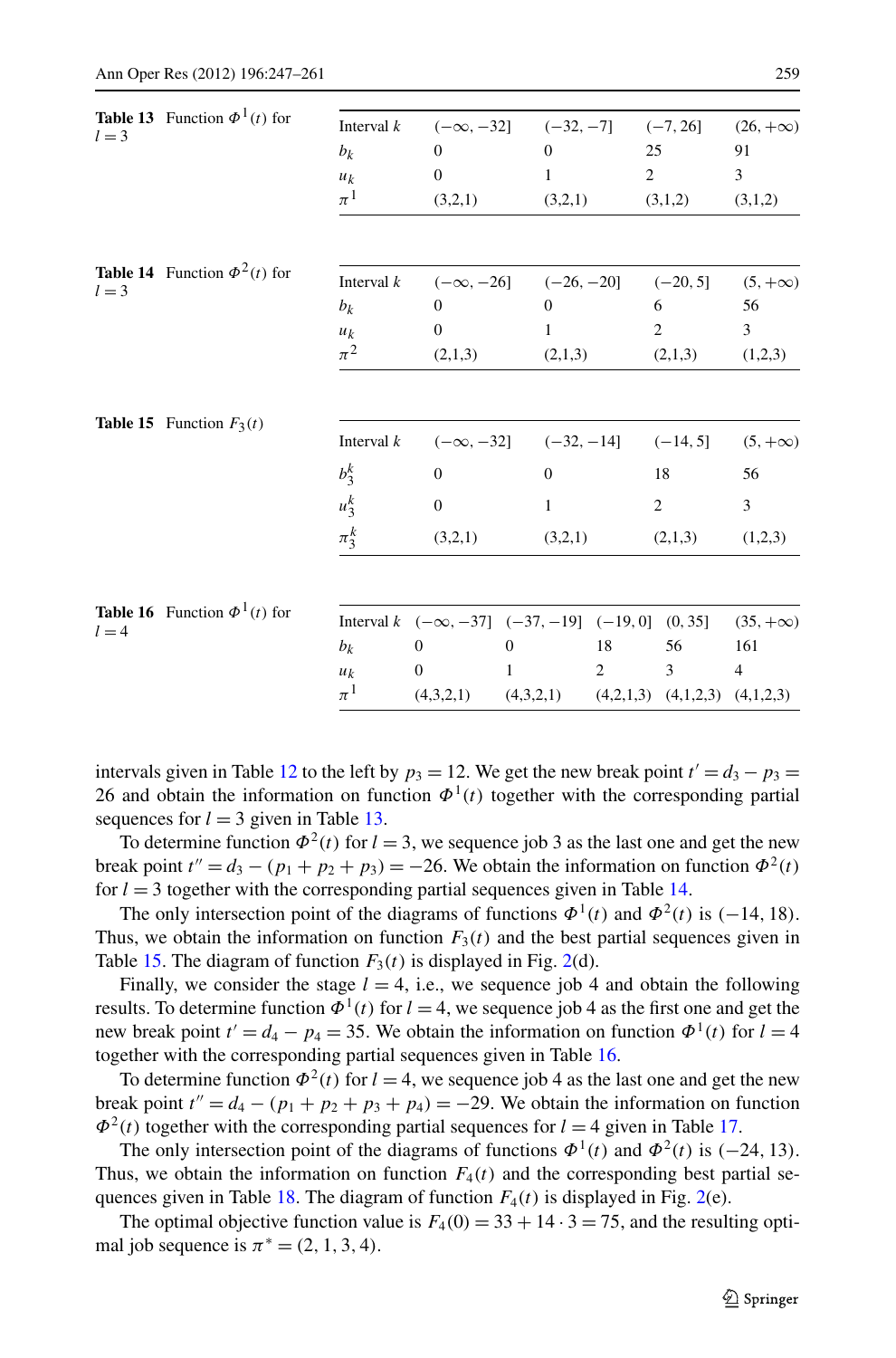<span id="page-13-5"></span><span id="page-13-4"></span>

| $l = 4$ | <b>Table 17</b> Function $\Phi^2(t)$ for |           | Interval $k \, (-\infty, -32] \, (-32, -29] \, (-29, -14] \, (-14, 5] \, (5, +\infty)$ |                                                             |                |    |                |
|---------|------------------------------------------|-----------|----------------------------------------------------------------------------------------|-------------------------------------------------------------|----------------|----|----------------|
|         |                                          | $b_k$     | $\overline{0}$                                                                         | $\theta$                                                    | 3              | 33 | 90             |
|         |                                          | $u_k$     | $\overline{0}$                                                                         |                                                             | $\overline{2}$ | 3  | 4              |
|         |                                          | $\pi^2$   | (3,2,1,4)                                                                              | $(3,2,1,4)$ $(3,2,1,4)$ $(2,1,3,4)$ $(1,2,3,4)$             |                |    |                |
|         | <b>Table 18</b> Function $F_4(t)$        |           |                                                                                        |                                                             |                |    |                |
|         |                                          |           | Interval $k \, (-\infty, -37] \, (-37, -24] \, (-24, -14] \, (-14, 5] \, (5, +\infty)$ |                                                             |                |    |                |
|         |                                          | $b_4^k$   | $\overline{0}$                                                                         | $\overline{0}$                                              | 13             | 33 | 90             |
|         |                                          | $u_4^k$   | $\overline{0}$                                                                         |                                                             | 2              | 3  | $\overline{4}$ |
|         |                                          | $\pi_A^k$ |                                                                                        | $(4,3,2,1)$ $(4,3,2,1)$ $(3,2,1,4)$ $(2,1,3,4)$ $(1,2,3,4)$ |                |    |                |

#### **5 Concluding remarks**

In this paper, we used a graphical approach to improve a known pseudo-polynomial algorithm for the problem  $1(no$ -idle)||max $\sum T_j$  in such a way that the resulting algorithm has a running time of  $O(n^2)$ . This polynomial algorithm also settled the complexity status of this problem which was open up to now. The polynomial solvability of this problem is in contrast to the minimization version of this problem which is known to be NP-hard.

The idea of the algorithm presented in this paper can also be used to solve the NPhard problem  $1(no$  *-idle*)|| max  $\sum w_jT_j$  considered in Lawler and Moore ([1969\)](#page-14-1), Gafarov et al. [\(2010b](#page-14-2)). The graphical modification of the pseudo-polynomial dynamic programming algorithm has a time complexity of  $O(\min\{2^n, n \cdot \min\{F, d_{\max}\}\})$  instead of  $O(nd_{\max})$  for the algorithm from Lawler and Moore ([1969\)](#page-14-1), where  $F \le \sum w_j$  denotes the total weight of the tardy jobs in an optimal schedule.

The graphical approach can be applied to problems, where a pseudo-polynomial algorithm exists and Boolean variables are used in the sense that yes/no decisions have to be made. However, for the knapsack problem, the graphical algorithm mostly reduces substantially the number of states to be considered but the time complexity of the algorithm remains pseudo-polynomial. For the single machine problem of maximizing total tardiness, the graphical algorithm improved the complexity from  $O(n \sum p_j)$  to  $O(n^2)$ . Thus, the graphical approach is not only of a practical but also of a theoretical importance.

<span id="page-13-3"></span><span id="page-13-2"></span><span id="page-13-0"></span>**Acknowledgements** This work was partially supported by DAAD (Deutscher Akademischer Austauschdienst): A/08/80442/Ref. 325. The authors are grateful to the referees for their constructive comments, which substantially improved the presentation of the results.

#### <span id="page-13-1"></span>**References**

- Aloulou, M. A., & Artigues, C. (2010). Flexible solutions in disjunctive scheduling: general formulation and study of the flow-shop case. *Computers & Operations Research*, *37*(5), 890–898.
- Aloulou, M. A., Kovalyov, M. Y., & Portmann, M.-C. (2004). Maximization problems in single machine scheduling. *Annals of Operations Research*, *129*, 21–32.
- Aloulou, M. A., Kovalyov, M. Y., & Portmann, M.-C. (2007). Evaluation flexible solutions in single machine scheduling via objective function maximization: the study of computational complexity. *RAIRO. Recherche Opérationnelle*, *41*, 1–18.
- Babu, P., Peridy, L., & Pinson, E. (2004). A branch and bound algorithm to minimize total weighted tardiness on a single processor. *Annals of Operations Research*, *129*, 33–46.